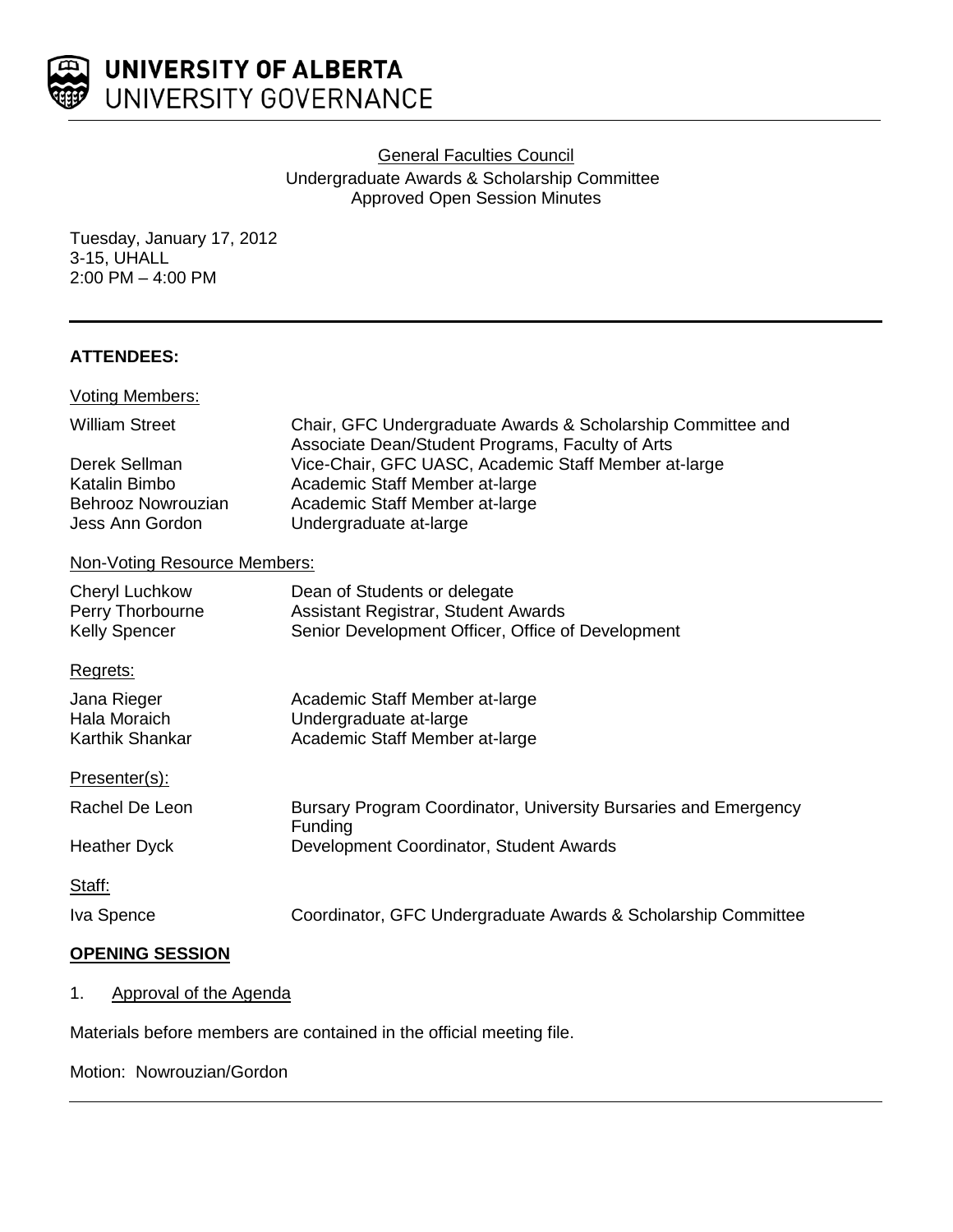THAT the GFC Undergraduate Awards & Scholarship Committee approve the Agenda.

#### **CARRIED**

2. Approval of the Open Session Minutes of December 13, 2011

Materials before members are contained in the official meeting file.

Motion: Gordon/Sellman

THAT the GFC Undergraduate Awards & Scholarship Committee approve the Minutes of December 13, 2011.

**CARRIED**

3. Comments from the Chair (no documents)

The Chair provided information of general interest to members from the *Source* (a news briefing document provided by the Provost and Vice-President (Academic) Office).

#### **ACTION ITEMS**

4. New Undergraduate University Bursaries and Emergency Funding (UBEF) Bursaries for Approval (January 17, 2012)

Materials before members are contained in the official meeting file.

*Presenter:* Rachel De Leon, Bursary Program Coordinator, University Bursaries and Emergency Funding

*Purpose of the Proposal:* To approve new undergraduate bursaries.

New University Bursaries and Emergency Funding (UBEF) Bursaries for approval (January 17, 2012) 1. Alberta School of Business Undergraduate Bursary

2. Harriet (Caine) Younie Bursary in Nursing

*Discussion:* A few editorial changes were noted by the Committee.

Motion: Bimbo/Gordon

THAT the GFC Undergraduate Awards and Scholarship Committee approve, under delegated authority from General Faculties Council, new undergraduate bursaries, as set forth in Attachment 2 and as amended, to be effective immediately.

**CARRIED**

5. Approval of Amendments to Existing Undergraduate University Bursaries and Emergency Funding (UBEF) Bursaries (January 17, 2012)

Materials before members are contained in the official meeting file.

*Presenter:* Rachel De Leon, Bursary Program Coordinator, University Bursaries and Emergency Funding

*Purpose of the Proposal:* To approve amendments to existing undergraduate bursaries.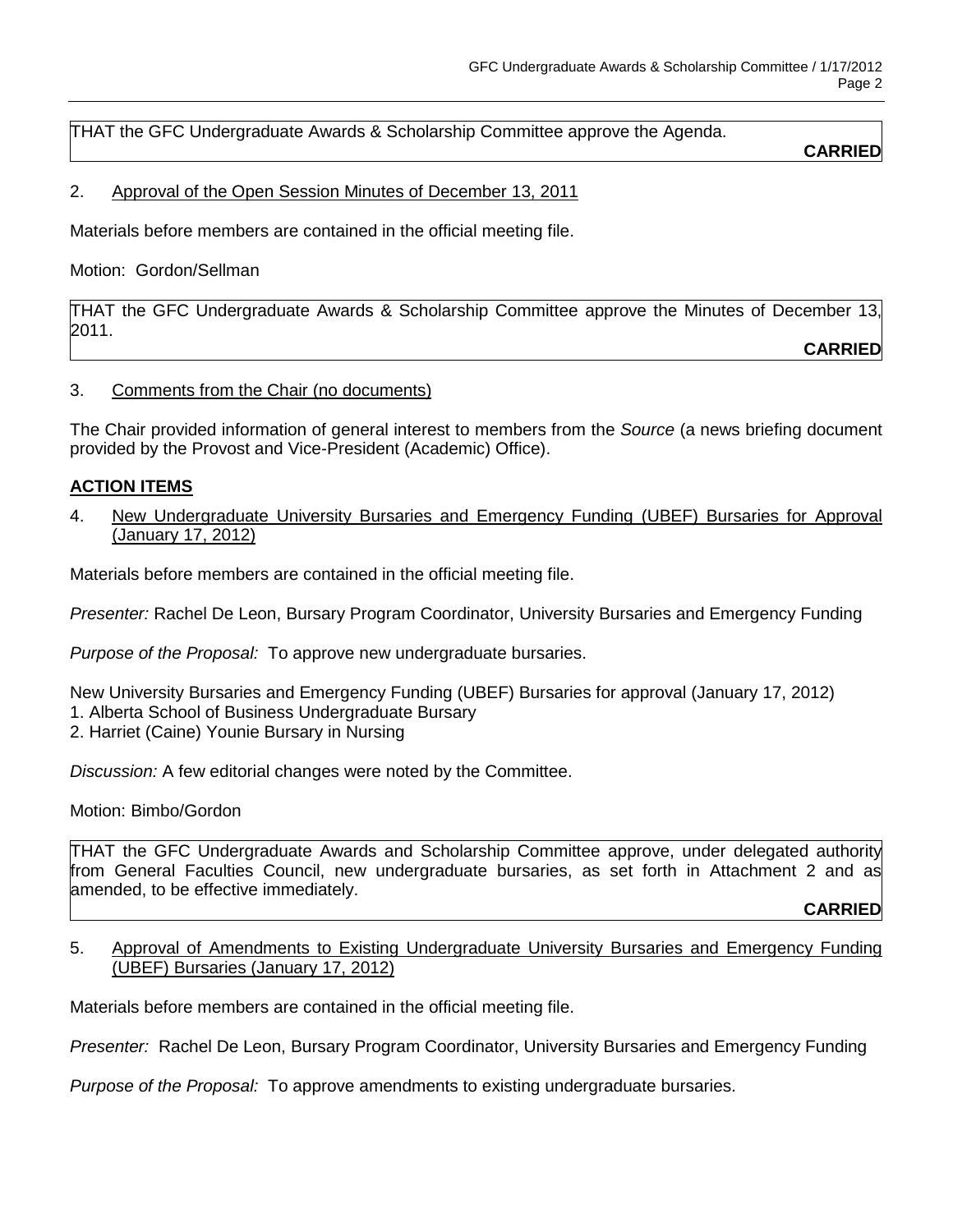Existing University Bursaries and Emergency Funding (UBEF) Bursaries for approval (January 17, 2012) 1. RxA/TD Insurance Bursary

2. Royal Canadian Legion Bursary

*Discussion:* A few editorial changes were noted by the Committee.

Motion: Sellman/Nowrouzian

THAT the GFC Undergraduate Awards and Scholarship Committee approve, under delegated authority from General Faculties Council, amendments to undergraduate bursaries, as set forth in Attachment 2 and as amended, to be effective immediately.

**CARRIED**

#### 6. New Undergraduate Student Awards and Scholarships For Approval (January 17, 2012)

Materials before members are contained in the official meeting file.

*Presenter:* Heather Dyck, Development Coordinator, Student Awards

*Purpose of the Proposal:* To approve new undergraduate awards and scholarships.

New Undergraduate Awards and Scholarships for Approval (January 17, 2012)

- 1. Catherine and Austin Mardon, C.M. Schizophrenia Award
- 2. Dale Babiuk International Graduating Scholarship in Business
- 3. Dale Babiuk Canadian Graduating Scholarship in Business
- 4. Freedom 55 Financial Undergraduate Business Award
- 5. Fallen Golden Bears Hockey Alumni Memorial Scholarship
- 6. Fallen Golden Bears Hockey Alumni Memorial Award
- 7. Sheree Frappied Memorial Prize in Literary Studies
- 8. Faculty of Physical Education and Recreation Award for International Students
- 9. Faculty of Physical Education and Recreation International Student-Athlete Award

10. Law Class of 1971 Award

*Discussion:* A few editorial changes were noted by the Committee; in addition, there was discussion surrounding award number 5, 6, 7 and 9.

Award number 5, 6 and 9: The Office of the Registrar confirmed that the language "entering, transferring or continuing" be replaced by "enrolled in" and that "players" be replaced by "student-athletes." In addition, the Office of the Registrar confirmed that 'Golden Bears' and Pandas' be pluralized everywhere they were referenced.

Award number 7: In addition to the editorial changes noted by the Committee, and subsequent to the meeting, the Office of the Registrar noted that a further editorial change to the Sheree Frappied Memorial Prize in Literary Studies was necessary. Members were polled and were in support of the suggested editorial change. The award criteria now reads "Awarded to a student with satisfactory academic standing who has completed either English 305 (Literature and Religion), English 339 (Early Modern Literature and Culture: Studies in Shakespeare), or English 361 (Early Modern Literature and Culture: Studies in American Modern – Postbellum and Early  $20<sup>th</sup>$  Century). Selection based on greatest merit demonstrated in academic writing in the course. This prize will normally rotate annually between the aforementioned courses."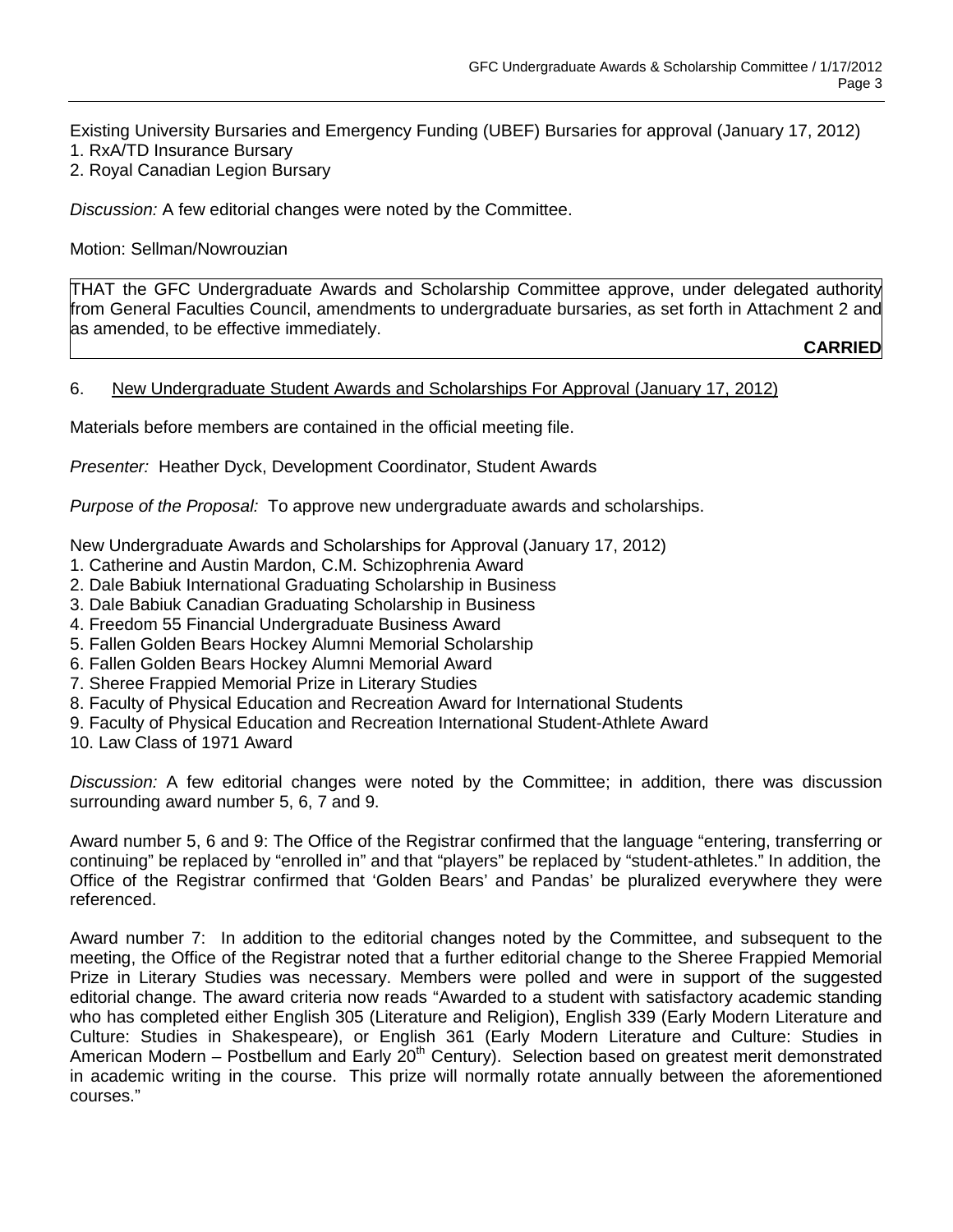#### Motion: Bimbo/Gordon

THAT the GFC Undergraduate Awards and Scholarship Committee approve, under delegated authority from General Faculties Council new undergraduate awards and scholarships, as set forth in Attachment 2 and as amended, to be effective immediately.

**CARRIED**

#### 7. Approval of Amendments to Existing Undergraduate Student Awards and Scholarships (January 17, 2012)

Materials before members are contained in the official meeting file.

*Presenter:* Heather Dyck, Development Coordinator, Student Awards

*Purpose of the Proposal:* To approve amendments to existing undergraduate awards and scholarships.

Existing Undergraduate Awards and Scholarships for Approval (January 17, 2012)

- 1. Athletics Alumni Award
- 2. Athletics Alumni Scholarship

#### *Discussion:*

A few editorial changes were noted by the Committee.

Motion: Gordon/Nowrouzian

THAT the GFC Undergraduate Awards and Scholarship Committee approve, under delegated authority from General Faculties Council new undergraduate awards and scholarships, as set forth in Attachment 2 and as amended, to be effective immediately.

### **CARRIED**

### **DISCUSSION ITEMS**

#### 8. Question Period

Dr Street reported that an item was raised by Associate Dean Ken Porteous from the Faculty of Engineering, which is supported by Gerry Kendal (Registrar), to review Awards and Scholarships that appear on University of Alberta transcripts. Consideration will be given to what is appropriate to appear/not appear on the transcript. It was noted that only awards and scholarships that the University of Alberta administers will appear on the transcript. Dr Street asked Committee members if they would be interested in striking a sub-committee that would review the matter, and bring a proposal to the full Committee for feedback. Committee members were in agreement and the following members of GFC UASC agreed to strike a working group: Perry Thorbourne, Katalin Bimbo, Jess Ann Gordon and William Street.

### **INFORMATION REPORTS**

9. Items Approved by the GFC Undergraduate Awards and Scholarship Committee by E-mail Ballots (non-debatable)

There were no items.